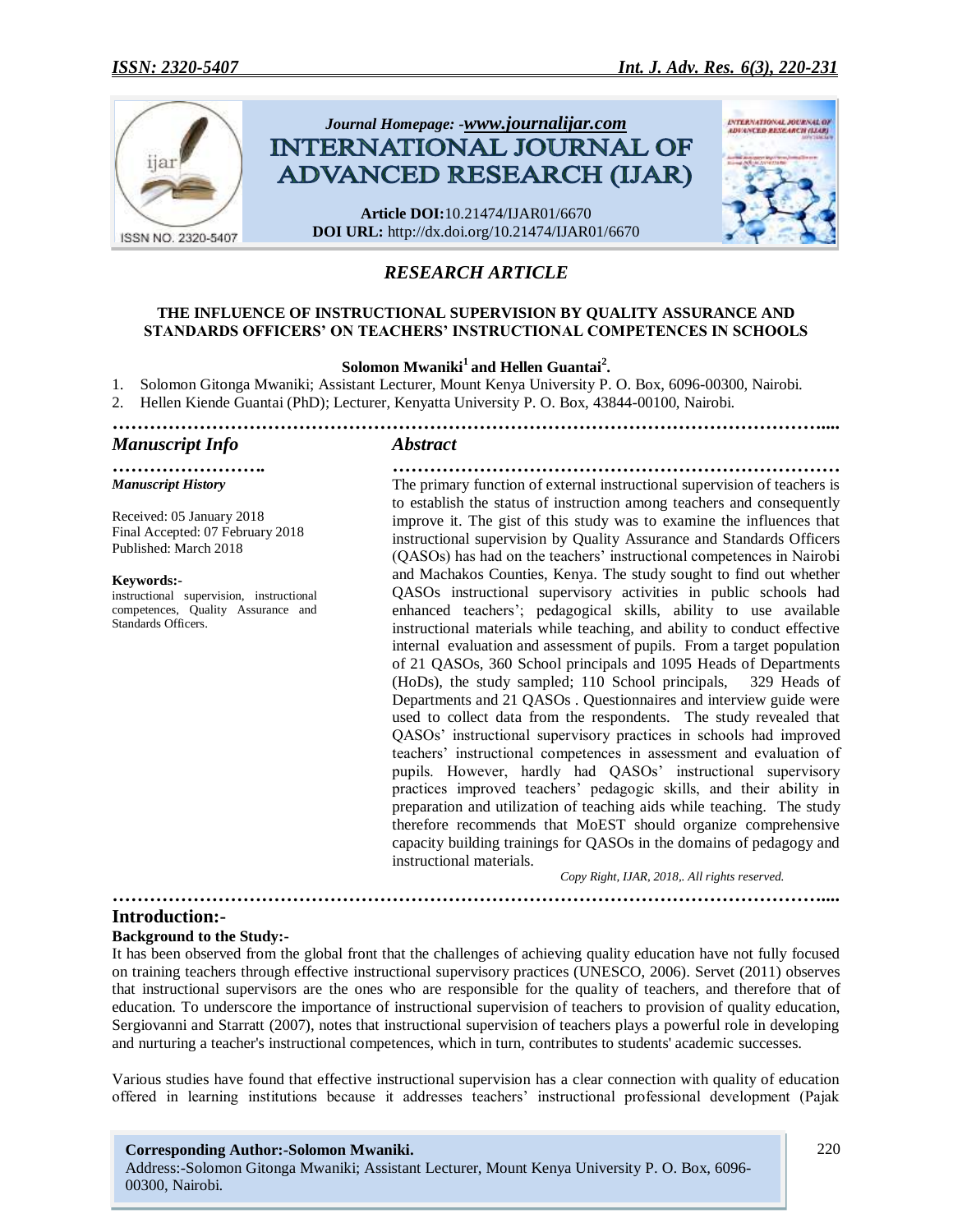&Arrington, 2004; Sergiovanni & Starratt, 2007 & Zepeda, 2007). In particular, Instructional supervision improves teachers by helping them to reflect on their practices, to learn more about what they do and why, and how best it can be done, (Sergiovanni & Starratt, 2007). In this regard, instructional supervision helps the teachers adopt best practices in the process of imparting knowledge to the learners. Such best practices that can be exercised by the teachers and are indicative that quality education is being offered includes:quality pedagogical methods; effective and efficient utilisation of available educational instructional materials; improvement in curriculum interpretation and implementation; improvement in preparation, keeping and utilisation of teachers professional records; and improved assessment and evaluation of students (Ormond, 2004 & Tyagi, 2010)

To improve on the pedagogical skills of the teachers, instructional supervisors should focus on the key variables of high quality instruction as has been identified by numerous studies, thus: intellectual student engagement or participation during delivery of instruction (Christenson, Sinclair, Lehr, & Godber, 2001; Elmore et al., 1990); clarity of instruction to enhance students understanding via providing concrete examples and definitions, and speaking fluently (Chesebro, 2002); teacher personality in terms of warmth, enthusiasm, inspiration, caring as well as persistent encouragement of students to do their best (Desimone, Smith, & Frisvold, 2009; Wentzel, 1997); and, academic demand in terms of the teachers giving realistic assignments, tasks and activities based on the entry behavior of the learners (Middleton & Midgely, 2002; Shouse, 1996).

According to Baker (2010), there is consensus in United States that there is need to improve overall student achievement by successfully helping teachers to fulfill their role through effective instructional supervision of teachers and evaluation systems that inform teacher professional development and improve instruction. Consequently, implementation of effective instructional supervisory practices is fundamental in empowering teacher"s instructional capacities. Indeed, in another study in United Kingdom, it is reported that improving the effectiveness of teachers would have a major impact on the quality of education offered and ultimately the performance of the country"s schools (Sulton, 2011), and that the "difference between a very effective teacher and a poorly performing teacher is large … such that during one year with a very effective Maths teacher, pupils gain 40% more in their learning than they would with a poorly performing Maths teacher" (ibid, 2).

#### **Literature Review:-**

Although education has been defined as development of desirable qualities in human beings (Hirst & Peter, 1970), it is worth noting that there has been no agreements over which are the desirable qualities that should be developed via education. Beeby (2011) conceptualized quality education as having two components: first component is the classroom quality, which is concerned with acquisition of measurable knowledge and learning skills; and the second component of quality has to do with the economic goals of the community in which learners live. Related to this component, is the social criteria, defined as relevance (Hawes and Stephens, 1990) or "external quality" (UNESCO, 2005). This study concerned itself with the classroom component of quality education with regard to how QASOs through instructional supervision can enhance its attainment.

Focusing on the classroom quality component of education Ehler (2009), notes that efforts towards provision of quality education are a function of establishment of a quality education assurance culture that is supported by all stakeholders. Republic of Kenya, (2005), it is observed that QASOs are expected to provide advisory services to school on how best to improve on pedagogical skills. Thus, the role of instructional supervision by QASOs cannot be underestimated in the process of cultivating a quality assurance culture in the education institutions. According to Oz (2003), instructional supervision is a type of supervision carried out by the instructional supervisors and it is aimed at providing guidance, good counsel, support, and continuous assessment to teachers for their professional development and improvement in the teaching-learning process. In this regard, Kutsyuruba (2003) defines professional development of the teacher as:

*A major component of ongoing teacher education concerned with improving teachers' instructional needs, their ability to adapt instruction to meet students' needs, and their classroom management skills; and with establishing a professional culture that relies on shared beliefs about the importance of teaching and learning and that emphasizes teacher collegiality. (p. 11)*

This is consistent with (Tyagi, 2010; Ormond, 2004 & Wendy, 2005) who looks at instruction supervision as an activity that teachers are always looking forward to because when it is effectively conducted it contributes significantly to service delivery and ongoing learning and development of staff competences. Indeed, Ginsberg,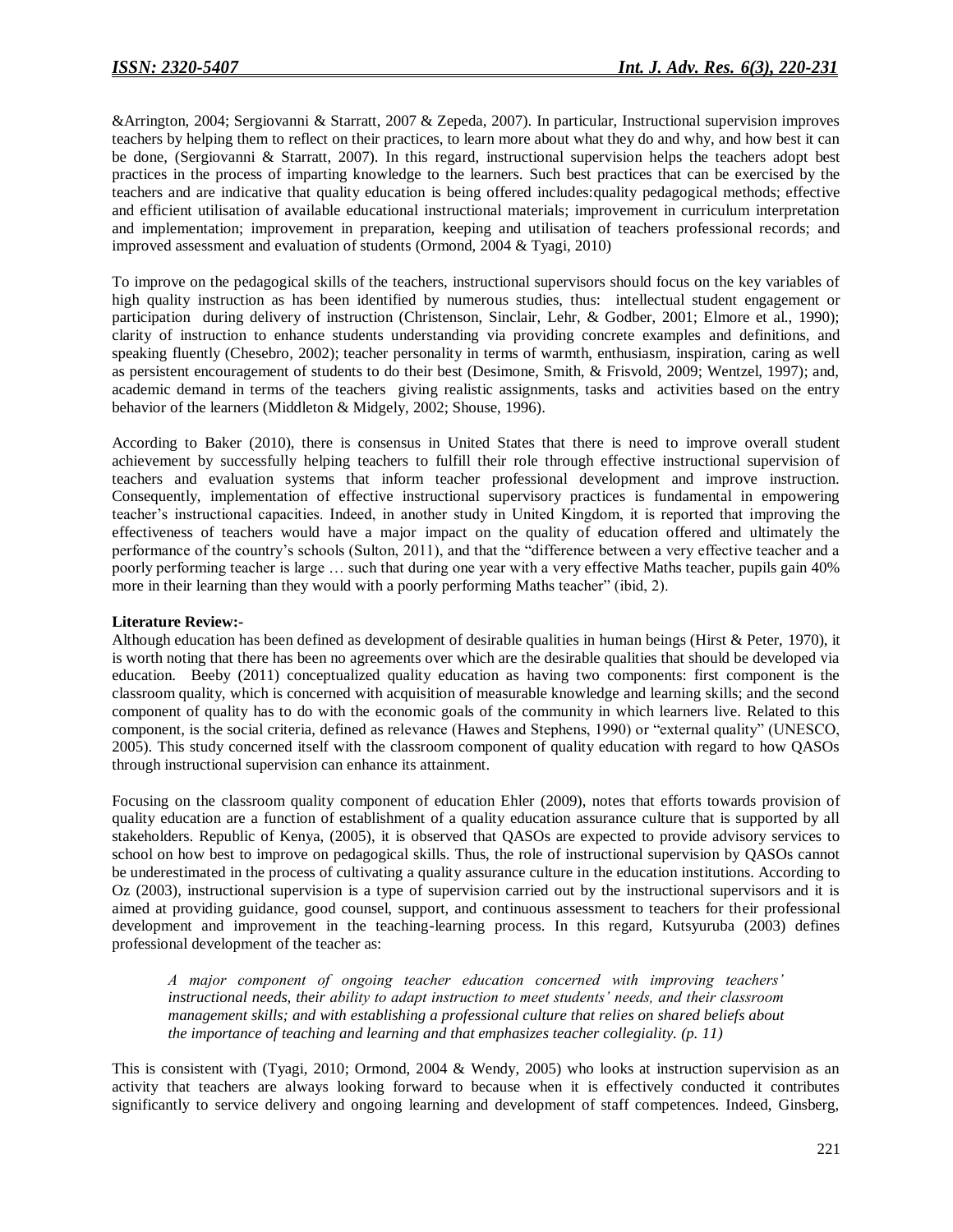(2003) and Card (2006) established that the single most important factor improving students" achievements is the quality of teachers in terms of their instructional competences. Hence, the effectiveness of instructional supervision as conducted by QASOs is correlated to the quality of education.

According to the European Education Quality Benchmark, the main facet of quality education provision is teaching and learning, and its main focus is on the pedagogical, didactical and content (Kristen, 2007). This facet has five indicators, namely; teaching, learning, curriculum, student assessment, and learning materials. Consequently, a sound quality assurance culture would therefore mainly pay attention on this facet. This study focused on this facet by examining influences of instructional supervision on instructional competences of teachers.

Valerie, Shanta and James (2012) on a study of quality of instruction by teachers and how it affects the student"s achievements, found that learners preferred teachers who: exhibited high level of clarity while teaching; actively engaged students during the lesson delivery; created good student-teacher relationships manifested with warmth, enthusiasm and inspiration; and realistically pushed them to achieve academically. In this respect, effective instructional supervision practices should be planned and executed as to improve the teachers to take care of learners' perceived preferences in terms teacher instructional competences.

In Kenya, studies shows that the above scenario is in doubt in our public secondary schools. In a study on learning assessment, it was found that children in Kenya are graduating from primary schools but do not have reading and counting skills (Uwezo, 2011). The report reveals that, "seventy two per cent (72%) of secondary schools teachers and some fifty two per cent (52%) of primary teachers emphasize on examinations than learning" (ibid). Maybe, this scenario has been promoted passively by the QASOs because as a report by (Kitheka, 2011) observed, "Quality and Standards Agencies check if syllabus has been covered, but not whether there was learning".

Sule et al. (2015) revealed that: there was a significant positive relationship between instructional supervisory practice of classroom observation and teachers" role effectiveness; there was a significant positive relationship between instructional supervisory practice of checking of teachers" lesson notes and teachers" role effectiveness; and a closer, regular and continuous instructional supervisory practice rather than snappy, unscheduled and partial supervision is what was urgently needed for effective implementation of any school curriculum.

Specifically, Romano (2014) and Okoro (2004) found that instructional supervisors that identified and recommended to teachers appropriate instructional materials that could be used to enhance the delivery of a given content improved the teacher instructional capacity. This is because effective utilization of instructional resources conveniently promote the ability of a teacher to pass a message to learners in a manner that is accurate, proper, clear and understandable (Saglam, 2011). Stressing on the use of instructional materials to enhance learning, Ballantyne and Packer (2009) found that experienced-based learning resulted in more engaging, effective, and sustained learning experiences. The students attributed more of what helped to them by learning through hands-on ("what I did") and visual ("what I saw") experiences than to teacher's instruction and there were more hands-on experiences remembered three months after the program. However, Tabby (2005) observes that QASOs did not improve the quality of teaching in schools because they failed to address the competences of teachers in the selecting, developing and using the instructional materials. Indeed, a study by Ghanney (2008) revealed that inability of teachers to use instructional materials leads to: pupils becoming passive listeners in class, boredom, poor participation in lesson, lack of interest in the subject, absenteeism and finally poor performance in the subject matter.

It was in the light of the above concerns that this study examined whether the QASOs had enhanced quality education provision via imparting instructional competences to teachers on the most efficient and effective instructional materials to use when teaching

### **Purpose and Objectives of the Study:-**

The purpose of this study was to investigate the influences that instructional supervision by QASOs had on the instructional competences of teachers. The study had three objectives;

- 1. To establish the influence of instruction supervision on the enhancement of pedagogical skills of teachers
- 2. To assess the contribution of instruction supervision by QASOs on the improvement in utilization of available instructional materials by teachers
- 3. To find out the influence of instruction supervision on improvement of assessment and evaluation of students in schools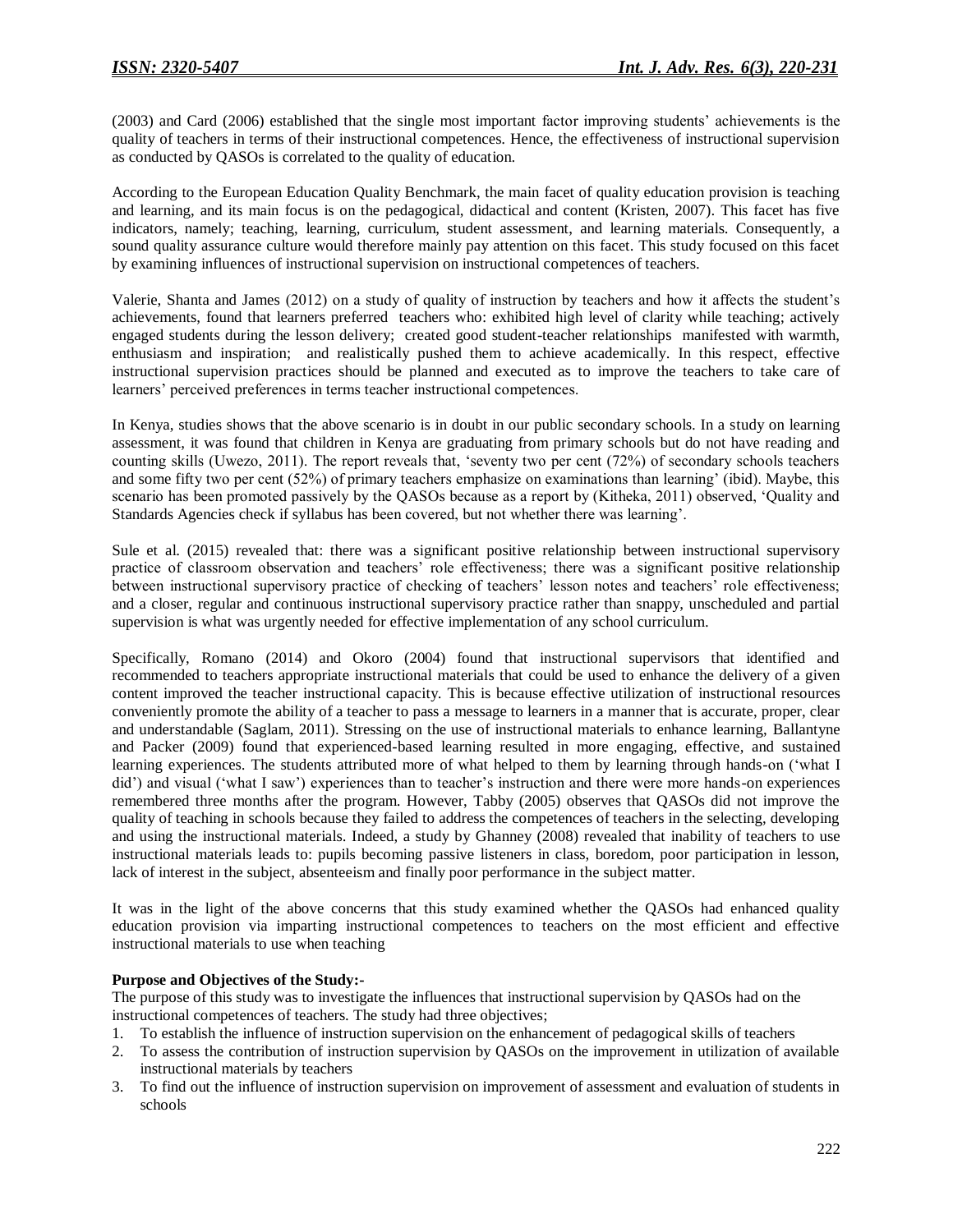#### **Research Design and Methodology:-**

This study adopted descriptive survey design, which combined both qualitative and quantitative data approaches in collection and analysis techniques to achieve the objectives of the study. The target population of the study was 1481(N) persons. Through stratified, purposive and simple random sampling techniques, a sample size of 460(n) respondents was obtained comprising of; 21 QASOs, 110 School principals and 329 HoDs. Data was collected using questionnaires and an interview guide, and finally analyzed descriptively using frequencies, percentages and means.

#### **Research Findings and Discussion:-**

This study sought to establish the influences the QASOs instructional supervisory practices had on instructional competences of teachers. This was investigated by addressing three main areas, namely: enhancement in pedagogical competences; improvement in utilization of available instructional materials in the schools; and improvement in assessment and evaluation of students.

To begin with, the researcher wished to establish whether principals and HoDs looked forward to be visited by QASOs and if principals and HoDs had colleagues whose instructional competences was superior to those of QASOs. The results are presented in Table 1.1.

| <b>THEIR THE LIBRARY CONTRACTED</b> TROOPORTS OF VIRGO TRACTED WITH COMPANY CONTRACTS. |    |                         |    |      |      |            |    |      |  |  |  |  |
|----------------------------------------------------------------------------------------|----|-------------------------|----|------|------|------------|----|------|--|--|--|--|
| Variable                                                                               |    | <b>School Principal</b> |    |      | HoDs |            |    |      |  |  |  |  |
|                                                                                        |    | Yes                     |    | No   |      | <b>Yes</b> | No |      |  |  |  |  |
|                                                                                        |    | $\%$                    | n  | $\%$ |      | $\%$       |    | $\%$ |  |  |  |  |
| Teachers look forward for QASOs visits                                                 | 78 | 72.2                    | 30 | 27.8 | 186  | 66.4       | 94 | 33.6 |  |  |  |  |
| Teachers are more qualified and competent than QASOs                                   | 86 | 81.1                    | 20 | 18.9 | 239  | 81.6       | 48 | 16.7 |  |  |  |  |

### **Table 1.1:-**Principals" and HoDs" Responses on QASOs Visits and Comparison with their Colleagues.

The data in Table 1.1 indicates that a vast majority, 78(72.2%) of school principals and 186(66.4%) of heads of departments reported that teachers looked forward to be visited by QASOs. This implies that Principals and HoDs accept the fact that instructional supervision is important and fundamental in improving them. This is consistent with (Tyagi, 2010; Ormond, 2004 & Wendy, 2005) who found that teachers are always looking forward to instructional supervision activity. The main reason why teachers could be looking forward to instructional supervision is that; when it is effectively conducted; it positively influences effective service delivery, ongoing learning and development of teachers' instructional competences.

Similarly, Table 1.1 shows that a majority, 86(81.1%) of school principals and 239(81.6%) of the heads of departments reported that they had teachers amongst their staff whom in their opinion they thought were more qualified and competent than an average QASO. This implies that as much as schools had instructionally qualified and competent teachers, teachers in such schools still looked forward to being visited by QASOs, meaning that QASOs instructional supervision exercises is a service to reckon with in terms of influencing teachings towards improved instructional competences. Further, presence of more qualified and competent teachers than an average QASO in some schools would justify for strong collegiality between QASOs and teachers in the instructional supervision exercises. Through collegiality spirit QASOs and teachers can be able to share instructional supervision knowledge and experiences both of which can help improve quality education provision.

### **Enhancement in Pedagogical Methods:-**

In respect to pedagogical skills, the researcher sought first to know from the principals and HoDs whether the instructional supervision by QASOs has improved their pedagogic skills. The results are presented in Figure 1.1.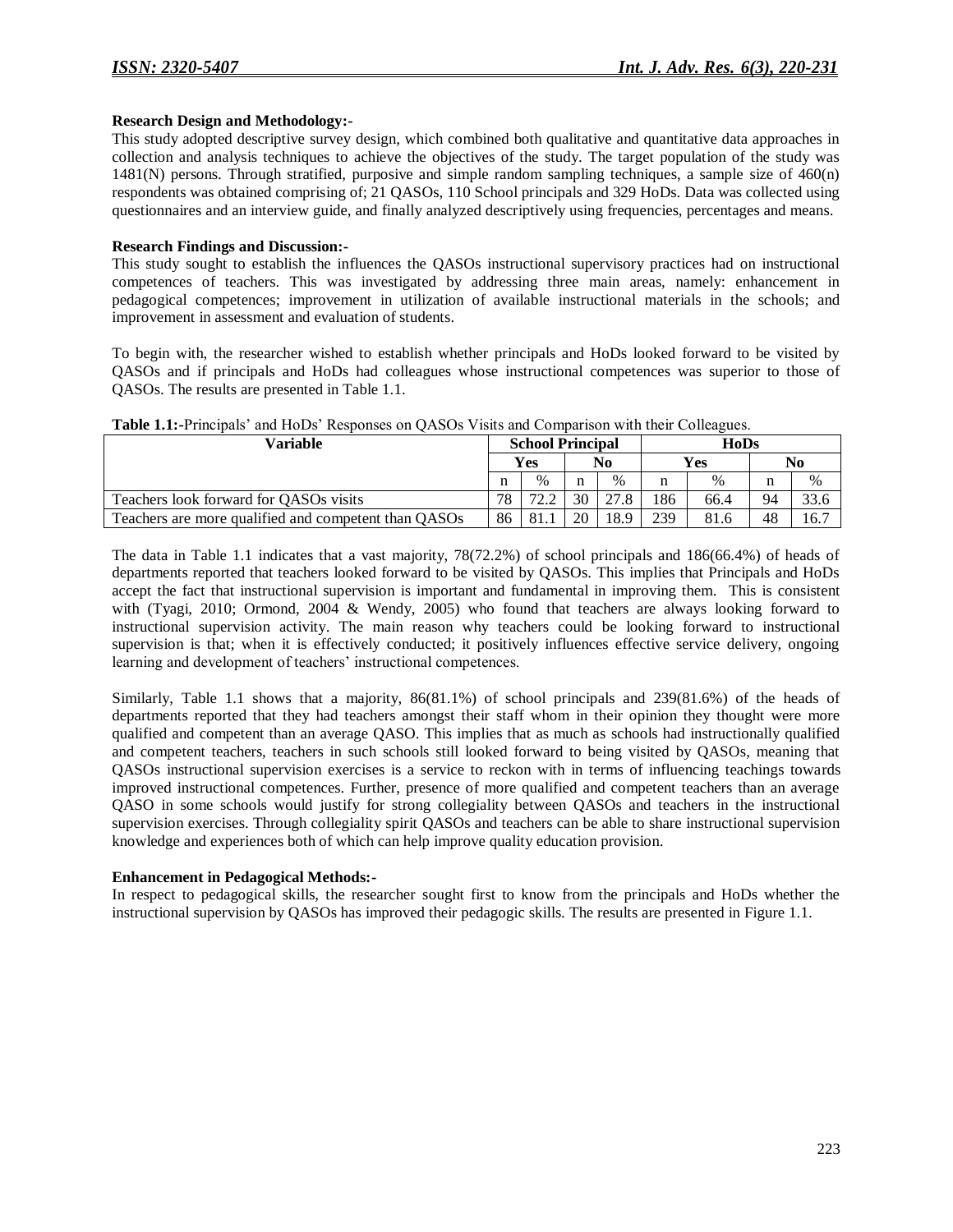

**Figure 1.1:-**Effect of QASOs' Instructional Supervision on Principals' and HoDs' Pedagogic Skills

Figure 1.1 shows that, while slightly over a half 45(50.7%) of heads of departments said instructional supervision exercises by QASOs helped them improve their pedagogic skills, majority 60(55.0%) of school principals reported that QASOs instructional supervision sessions of teachers in schools did not help teachers in improving their pedagogic skills. This means that as much as majority of principals are not in agreement with majority of HoDs, it is clear according to the principals and HoDs, that instructional supervision exercises in schools has a positive influence in the improvement of teachers" pedagogic skills. However, lack of consensus between principals and HoDs on the effect of QASOs" instructional supervision exercises on their pedagogic skills maybe an indicator that instructional supervision is not conducted effectively in schools or teachers have different orientations from their pre-service training.

This finding of this study is in agreement with the findings of Akinwumi (2002) who established that instructional supervision has a great positive on teachers' pedagogic productivity in secondary schools in Oyo State in Nigeria. Ironically, the sentiments of school principals are also in agreement with the findings of Kayaoglu (2012) who had established that external educational instructional supervisory process did not add any pedagogical to teachers. These almost divided opinions by school principals and HoDs would imply that a lot need to be done by the QASOs during instructional supervision so as to convincingly positively influence school principals' pedagogical skills.

To further probe on whether instructional supervision by QASOs had enhanced the pedagogical skills of principals and HoDs, the researchers wished to establish the effect that the instructional supervision by QASOs had on the principals' and HoDs'; instructional teaching skills, and their ability to interpret and implement the curriculum. The responses were indicated on a 5 point likert scale (**Strongly Disagree, Disagree, Neutral, Agree, Strongly, Agree.**  This is shown in Table 1.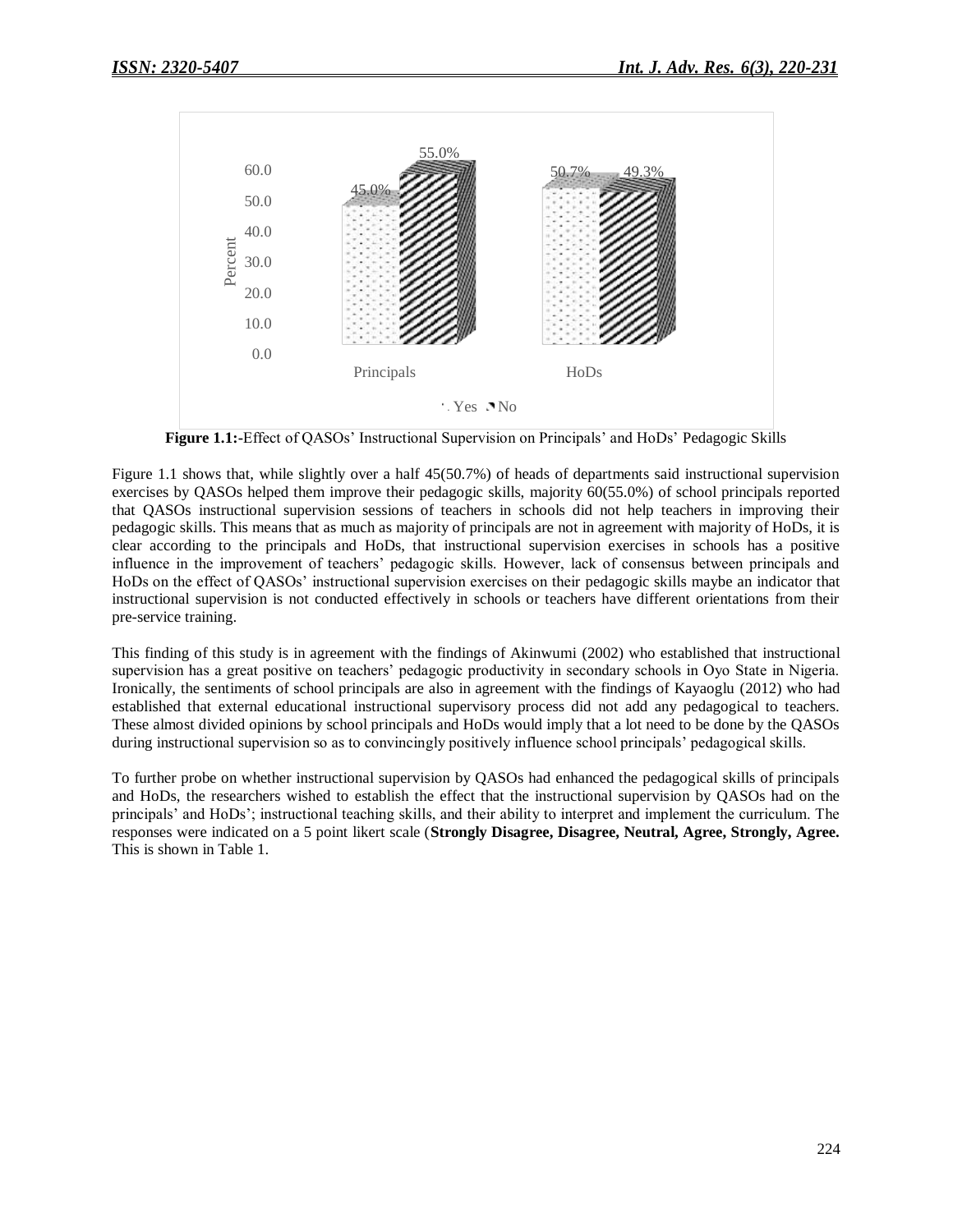**Table 1.2:-**Influences of QASOs Supervision on Teachers"; Teaching Skills, Interpretation and Implementation of Curriculum

| <b>Variable</b> | <b>School Principals</b> |    |               |    |               |    |               |    |               | <b>Heads of Departments</b> |                |     |           |               |    |               |             |               |             |               |             |      |
|-----------------|--------------------------|----|---------------|----|---------------|----|---------------|----|---------------|-----------------------------|----------------|-----|-----------|---------------|----|---------------|-------------|---------------|-------------|---------------|-------------|------|
|                 | N                        |    | <b>SA</b>     | А  |               |    | N             |    | D             |                             | <b>SD</b><br>N |     | <b>SA</b> |               | A  |               | N           |               | D           |               | <b>SD</b>   |      |
|                 |                          | n  | $\frac{6}{9}$ | n  | $\frac{0}{0}$ | n  | $\frac{0}{0}$ | n  | $\frac{6}{9}$ | n                           | $\frac{0}{0}$  |     | n         | $\frac{0}{0}$ | n  | $\frac{0}{0}$ | $\mathbf n$ | $\frac{0}{0}$ | $\mathbf n$ | $\frac{0}{0}$ | $\mathbf n$ | $\%$ |
| Improved        | 108                      |    | 10.2          | 34 | 31.5          | 19 | 17.6          | 24 | 22.2          | 20                          | 18.5           | 287 | 32        | 11.1          | 99 | 34.5          | 71          | 24.7          | 43          | 15.0          | 42          | 14.6 |
| teachers'       |                          |    |               |    |               |    |               |    |               |                             |                |     |           |               |    |               |             |               |             |               |             |      |
| instructional   |                          |    |               |    |               |    |               |    |               |                             |                |     |           |               |    |               |             |               |             |               |             |      |
| skills during   |                          |    |               |    |               |    |               |    |               |                             |                |     |           |               |    |               |             |               |             |               |             |      |
| post-           |                          |    |               |    |               |    |               |    |               |                             |                |     |           |               |    |               |             |               |             |               |             |      |
| conference      |                          |    |               |    |               |    |               |    |               |                             |                |     |           |               |    |               |             |               |             |               |             |      |
| QASOs aid       | 109                      | 14 | 12.8          | 36 | 33.0          | 18 | 16.5          | 30 | 27.5          |                             | 10.1           | 290 | 59        | 20.3          | 83 | 28.6          | 60          | 20.7          | 39          | 13.4          | 49          | 16.9 |
| teachers in     |                          |    |               |    |               |    |               |    |               |                             |                |     |           |               |    |               |             |               |             |               |             |      |
| curriculum      |                          |    |               |    |               |    |               |    |               |                             |                |     |           |               |    |               |             |               |             |               |             |      |
| interpretation  |                          |    |               |    |               |    |               |    |               |                             |                |     |           |               |    |               |             |               |             |               |             |      |
| and             |                          |    |               |    |               |    |               |    |               |                             |                |     |           |               |    |               |             |               |             |               |             |      |
| Implementation  |                          |    |               |    |               |    |               |    |               |                             |                |     |           |               |    |               |             |               |             |               |             |      |

**SD - Strongly Agree; A – Agree; N – Neutral; D – Disagree; SD-Strongly Disagree**

It is evident from Table 1.2 that most 34(31.5%) and 99(34.5) of school principals and heads of departments respectively reported that QASOs improved the instructional teaching skills of teachers during the post-conference meetings. Similarly, most 36(33%) and 83(28.6%) of the school principals and heads of departments indicated that QASOs aided teachers in interpreting and implementing the curriculum. This means that QASOs" instructional supervision in schools and especially post-conference sessions usually has an impact on teachers teaching skills and ability to interpret and implement the curriculum.

These findings tends to be in agreement with Modebela (2008), Walker 2016 and Ikegbusi & Eziamaka (2016) who found that external instructional supervision helps the teachers to handle the pupils effectively, it has great impact in improving teaching skills of teachers and it promotes effective learning of pupils. However, these findings are contrary with the work of Kisirkoi (2014) who found that external educational instructional supervisory process did not add any professional value to teachers, mainly because of the manner in which the external instructional supervisory process was conducted in learning institutions. The findings also negate Flora (2014) who observed that principals used poor methods of conducting instructional supervision in their schools because of poor pedagogical skills that had been gradually cascaded to them by the QASOs. Therefore maybe the differences in the outcomes of instructional supervision in terms of improving the teachers" pedagogic skills depend on how the instructional supervision is conducted in schools. Essentially, the sentiments of HoDs as expressed in Table 1.2 are consistent with their earlier sentiments as shown in Figure 1.1 that; instructional supervision by QASOs improves teachers pedagogically.

It"s apparent that the instructional supervision sessions conducted by the QASOs imparted some pedagogic skills to teachers that lead to improvement in teaching skills, enhancement in interpretation and implementation of the curriculum. To this end it can be said that QASOs instructional supervisory activities in schools has a positive influence on teachers" pedagogic skills.

Finally, the researcher wished to established whether the benefits associated with instructional supervision by QASOs on improvement of the pedagogic skills of Principals and HoDs, were significant as to improve the academic performance outcomes of their schools. These responses in captured in Figure 1.2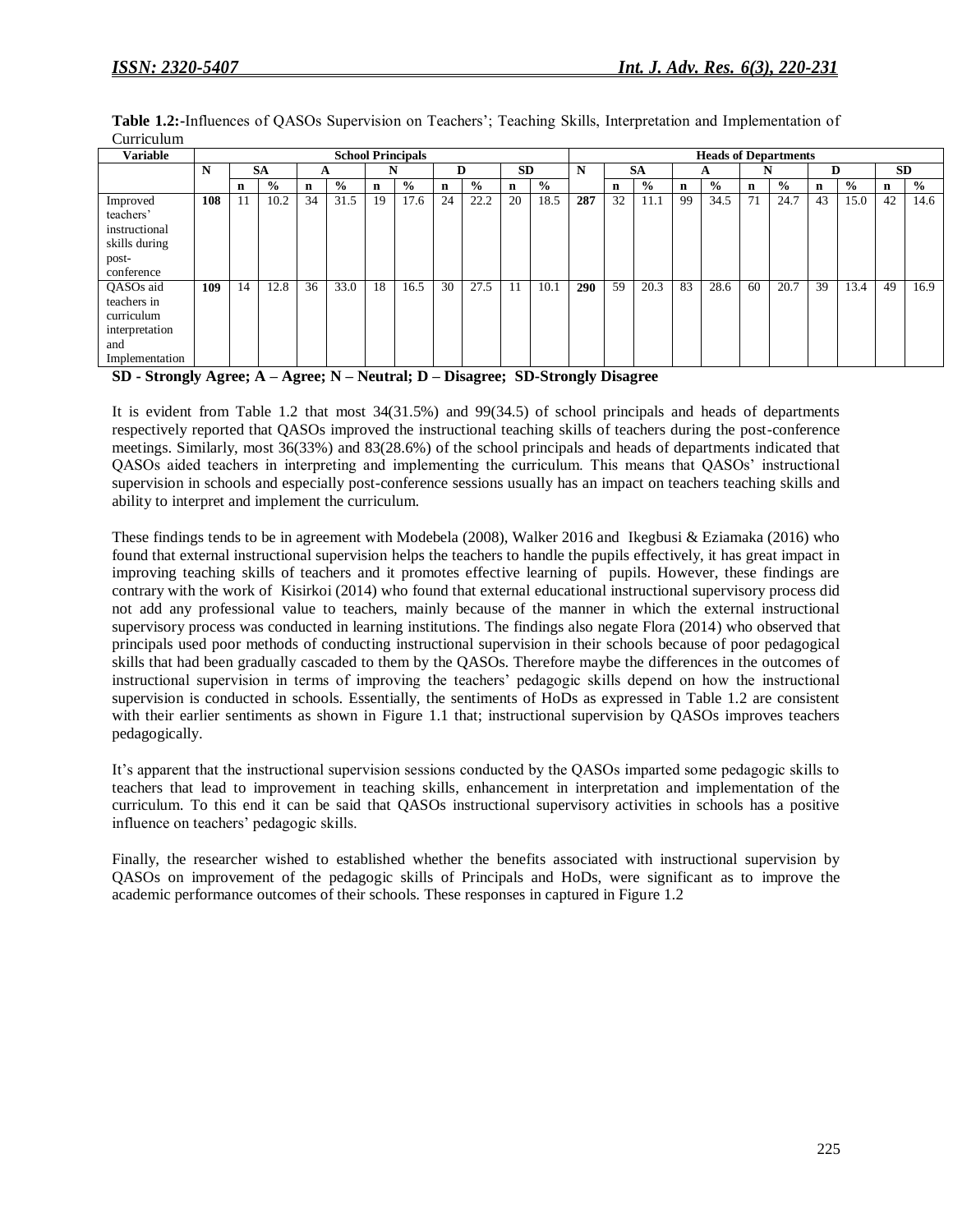

**Figure 1.2:-**Benefits of QASOs" Instructional Supervision Exercises on Academic Performance of Schools

Figure 1.2 indicates that majority, 70(65.4%) of school principals and 178(61.8%) heads of departments reported that they did not benefit much from QASOs visits in terms of improved pedagogic skills as to improve their schools" academic performance. However, a significant proportion 28(25.7%) and 74(20.6%) of principals and HoDs respectively felt that instructional supervision was very much instrumental in improving pedagogic skills of teachers which is finally reflected in improved academic performances of learners.

Although the findings of this study is contrary to the findings by Aaronson et al., (2007) and Servet (2011) who had found that instructional supervision was solely responsible for the quality of teachers which should be reflected in the academic performance of learners, important to note that a significant proportion 28(25.7%) and 74(20.6%) of principals and HoDs respectively considered instructional supervision as being very much instrumental in improving pedagogic skills of teachers as to improved academic performances of learners. This means that instructional supervision of teachers in schools is positively felt in the learning outcomes of learners.

### **Improvement in Utilization of Available Instructional Materials:-**

This study was also interested in determining whether the Instructional Supervision exercises by QASOs were able to influence Principals and HoDs towards utilization of available instructional materials in schools. To this extent, the researcher was first concerned with finding out whether instructional supervision by QASOs enhanced the ability of Principals and HoDs towards utilizing instructional materials while teaching. The results are as reflected in Figure 1.3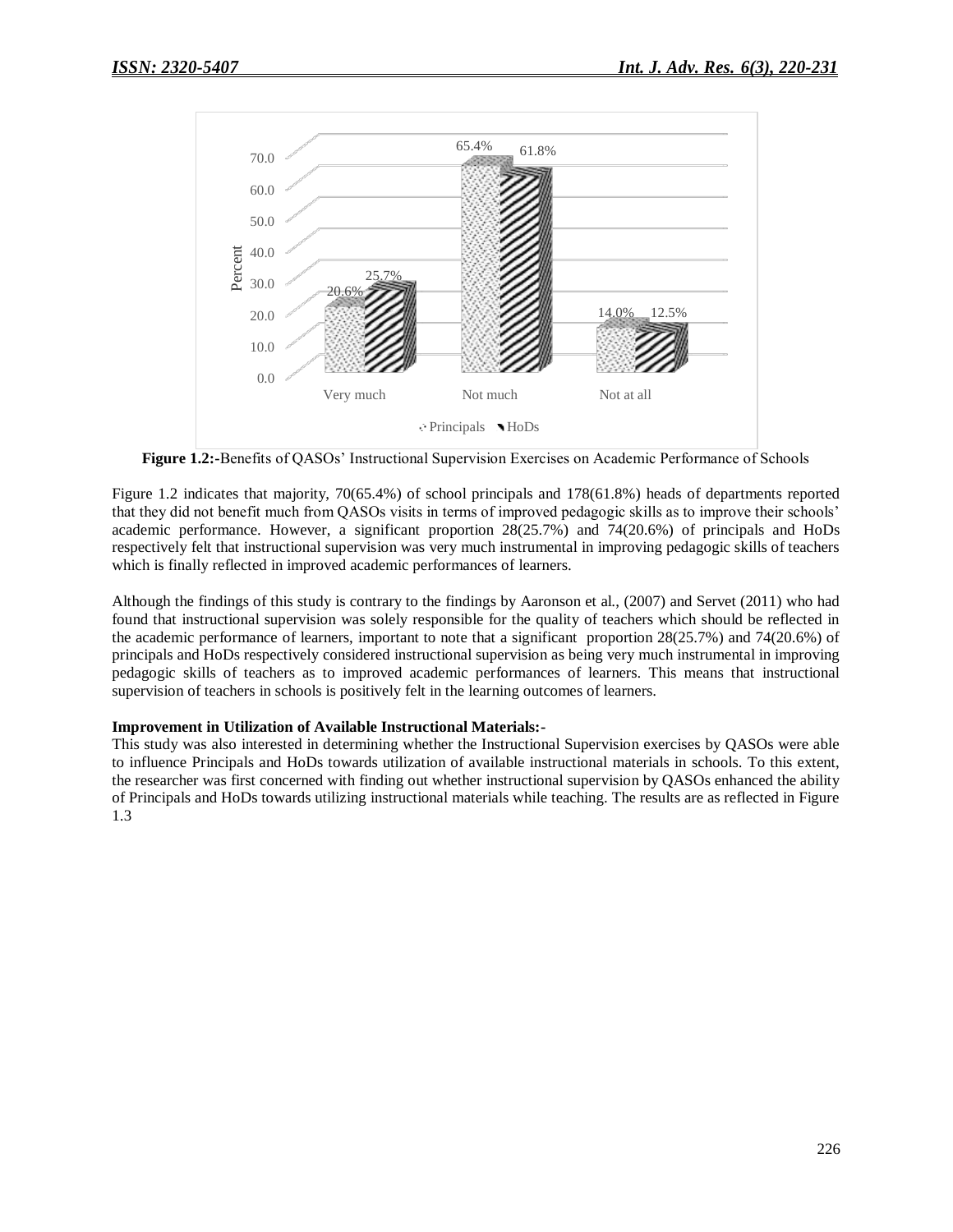

**Figure 1.3:-**Principals" and HoDs" Enhancement in Utilization of Instructional Materials as a result of QASOs Instructional Supervision

The results in Figure 1.3 shows that majority, 70(64.2%) of school principals and 154(53.1%) of heads of departments reported that QASOs instructional supervision sessions with teachers in schools had hardly helped them to improve their ability in using teaching aids. This implies that QASOs" instructional supervision exercises in schools have not adequately enhanced principals and HoDs abilities in the use of instructional materials while teaching.

This study finding tends to be in agreement with Tabby (2005) who observed that QASOs did not improve the quality of teaching in schools because they failed to address the competences of teachers in selecting and developing the instructional materials. As Olawole (2009) had found "use of instructional materials suggested by the instructional supervisors influenced to a great extent teachers" classroom performance" this is because inability of teachers to use instructional materials leads to: pupils becoming passive listeners in class, boredom, poor participation in lesson, lack of interest in the subject, absenteeism and finally poor performance in the subject matter (Ghanney, 2008)

Therefore during instructional supervision, QASOs should be keen to observe whether teachers are using instructional materials while facilitating teachers, and if they are using, they should note whether the instructional materials are correctly used to optimally enhance the teaching-learning process. Ultimately, appropriate advise should be given to teachers on which instructional materials should be used and how for optimal enhancement of teaching-learning process.

Apart from determining whether QASOs are able to enhance the ability of Principals and HoDs on the use of instructional materials, this study also wanted to find out from QASOs whether they felt that they had been able to influence the Principals and HoDs towards utilizing instructional materials in teaching. The respondents responses were in form of; **Strongly agree, Disagree, Neutral,** and **Agree** as captured in Figure 1.4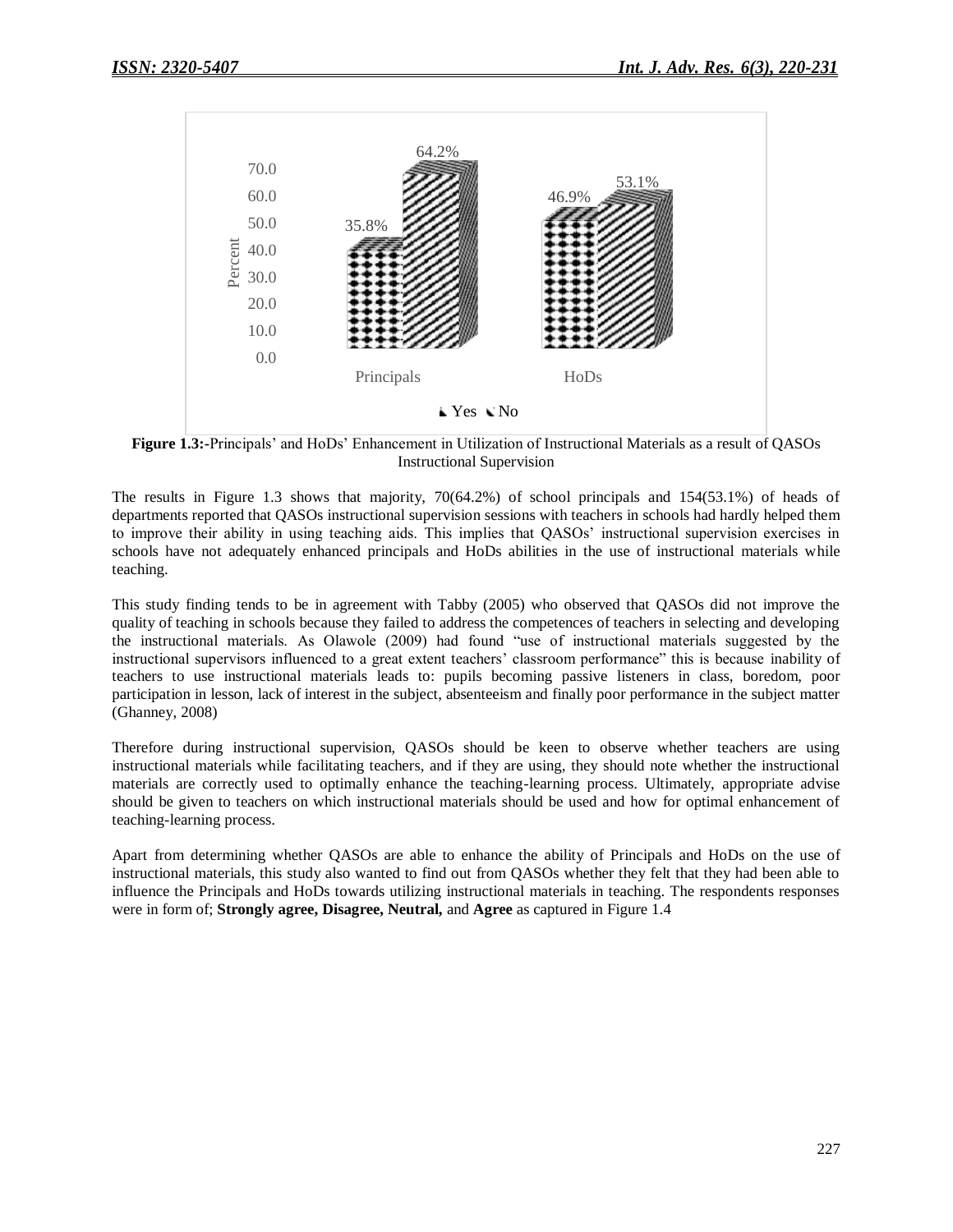

**Figure 1.4:-**QASOs Influence on Principals' and HoDs Ability to use Instructional Materials

Figure 1.4 indicates that most 8(47.1%) and 2(11.8%) of QASOs agreed and strongly agreed respectively that they were able to influence teachers to use available teaching aids. It is clear from Figure 1.4 above that 3(17.6%) and 4(23.5%) of the QASOs were neutral and disagreed with this opinion respectively. This implies that as much as majority of the QASOs were of the opinion that they were able to positively influence teachers towards using available instructional materials, a significant proportion of QASOs were not of that opinion.

It is apparent from the data in Figure 1.4 and 1.3 that; the impart of the majority, {8(47.1%) agree and 2 (11.8) strongly agree} of QASOs who are of the opinion that they influence teachers towards using instructional materials is felt by 39(35.8%) of school principals and 136(46.9%) of the heads of department who had indicated that QASOs instructional supervision had enhanced their abilities in the utilization of instructional materials. This can be judged as satisfactory because as Romano (2014) had found, instructional supervisors that identified, recommended and influenced teachers towards appropriate use of instructional materials improved the teacher instructional capacity. Indeed, therefore more effort should be put in place by the QASOs on enlightening and influencing teachers towards using instructional materials while teaching.

Use of instructional materials is highly correlated to the use teachers" professional records in the sense that what the teacher plans to use in class must be carefully planned for through proper documentation. In this regard therefore, the study sought to establish whether instructional supervision by QASOs had improved teachers" abilities in updating professional records in the use of instructional materials. The responses were indicated on a 5 point likert scale (**Strongly Disagree, Disagree, Neutral, Agree, Strongly, Agree).** This is shown in Table 1.3

| <b>Statement</b>         |     | <b>Principals</b> |     | <b>HoDs</b> |
|--------------------------|-----|-------------------|-----|-------------|
|                          | n   | $\frac{6}{9}$     | n   | $\%$        |
| <b>Strongly Agree</b>    | 39  | 35.8              | 114 | 39.7        |
| Agree                    | 37  | 33.9              | 89  | 31.0        |
| Neutral                  | 16  | 14.7              | 31  | 10.8        |
| Disagree                 | 15  | 12.8              | 38  | 13.2        |
| <b>Strongly Disagree</b> |     | 28.8              |     | 5.2         |
| <b>Total</b>             | 109 | 100.0             | 287 | 100.0       |

**Table 1.3:-**Principals" and HoDs" Opinions on whether Instructional Supervision has improved their Abilities in updating Professional Records

Table 1.3 indicates that majority {39(35.8%) and 37 (33.9%)} and {114(39.7%) and 89(31.0%)} of school principals and heads of departments respectively reported that they strongly agreed and agreed respectively that instructional supervision by the QASOs had improved them towards proper keeping and up-dating professional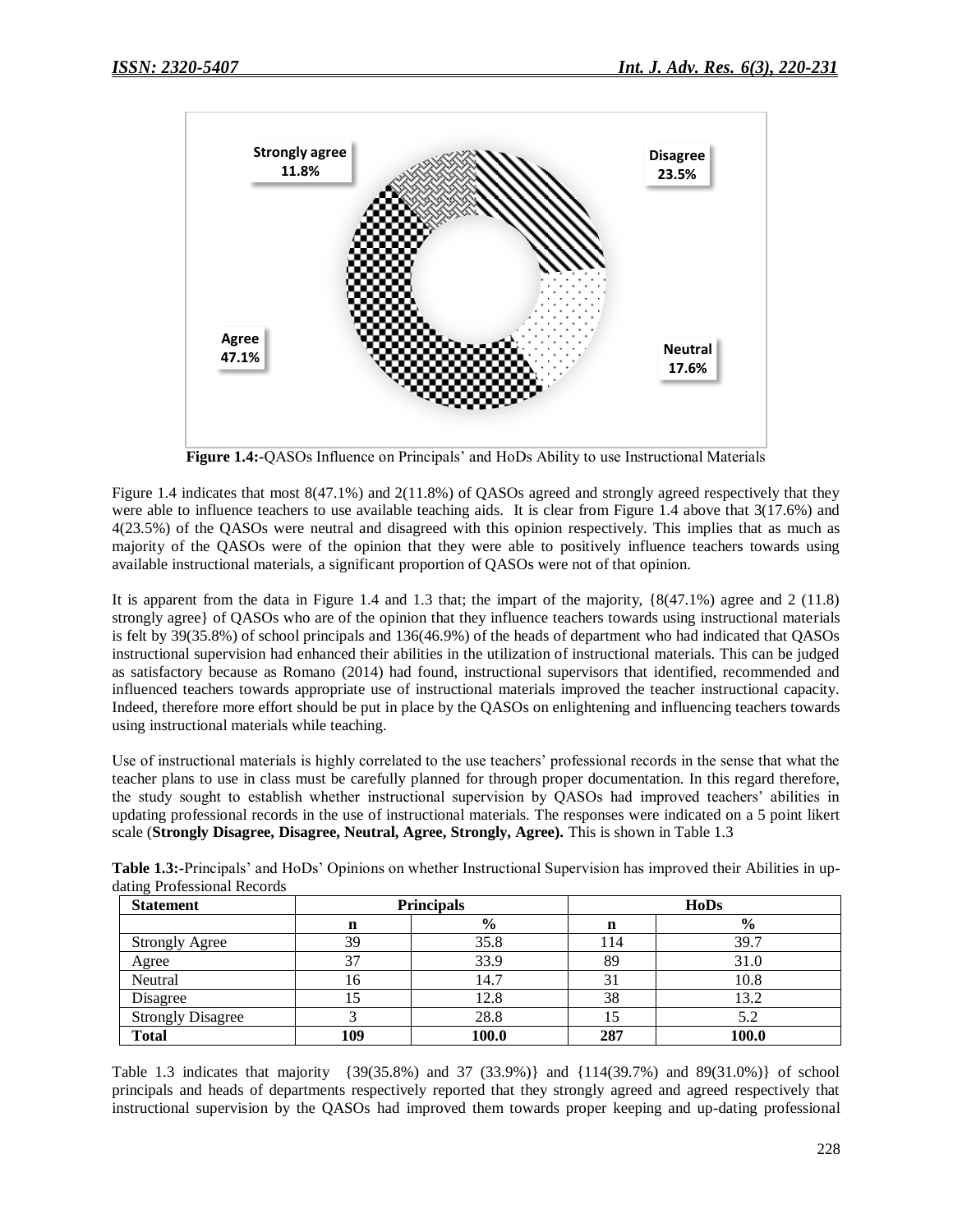records in respect to instructional materials. This implies that instructional supervision has had a positive influence of improving teachers" competences in professional record keeping and up-dating.

These findings are in agreement with Njiru (2014) who had established that instructional supervision by supervisors improved the teachers" abilities in the preparation of curriculum documents and ultimately timely coverage of the syllabuses. Indeed, as earlier shown by Table 1.2; majority 81(75.0%) of the school principals and 159(60.7%) of the heads of departments had reported that checking of records like schemes of work, lesson, plans, registers, lesson notes etc. was the most important area that QASOs mostly concentrate on when conducting instructional supervision.

Suffice is to say that; as much as QASOs concentrate on checking teachers professional records and consequently improved them towards proper keeping and up-dating professional records in respect to instructional materials. This is shown with the same weight when it comes to enhanced utilization of instructional materials while teaching (see data in Figure 1.3)

These findings on the utilization of instructional materials and keeping of teachers" professional records contradicts Sule et al. (2015) who had found that there was a significant positive relationship between instructional supervisory practice of checking of teachers" lesson notes and teachers" role effectiveness in utilization of instructional materials. This would imply that to ensure that QASOs influence teachers towards usage of instructional materials while teaching, they should not only concentrate on checking the professional records of teachers with an aim to improve them but should also pay keen attention to whether or not the teachers actually use instructional materials while teaching. This is essentially because of the fact that there could be some dissonance between what could be reflected in well kept and updated professional records and what is happening in the classroom.

### **Improvement in Assessment and Evaluation of Students:-**

This study also sought to determine whether the instructional supervision activities of QASOs had resulted to improved assessment and evaluation of students in schools. In this regard therefore, the researcher asked the school principals, HoDs and QASOs whether there was an improvement in students" internal assessments as a result instructional supervision of teachers by QASOs. The Principals and HoDs responses were categorized as: **Strongly Agree, Agree, Neutral, Disagree and Strongly Disagree** as captured by Table 1.4.

| <b>Statement</b>         |     | <b>Principals</b> |     | <b>HoDs</b>   | <b>QASOs</b> |       |  |  |
|--------------------------|-----|-------------------|-----|---------------|--------------|-------|--|--|
|                          | n   | $\frac{6}{6}$     | n   | $\frac{6}{6}$ | n            | $\%$  |  |  |
| <b>Strongly Agree</b>    |     | 15.6              | 35  | 12.1          |              | 64.7  |  |  |
| Agree                    | 35  | 32.1              | 98  | 33.9          |              | 29.4  |  |  |
| Neutral                  | 30  | 27.5              | 62  | 21.5          |              | 5.9   |  |  |
| Disagree                 | 21  | 19.3              | 62  | 12.5          | -            |       |  |  |
| <b>Strongly Disagree</b> |     | 5.5               | 32  | 11.1          |              |       |  |  |
| <b>Total</b>             | 109 | 100.0             | 289 | 100.0         | 17           | 100.0 |  |  |

**Table 1.4:-**Principals, HoDs and QASOs Responses on Whether Instructional Supervision by QASOs Improved Internal Assessment and Evaluation

From Table 1.4, it is noted that most (94.1%), 133(46%), and 52(47.7%) of the QASOs, heads of departments and school principals respectively, strongly agreed or agreed with the fact that there was an improvement in students' internal assessments as a results instructional supervision of teachers by QASOs. This means that schools" instructional supervision activities by QASOs have improved internal assessments in schools.

This is consistent with Mwaura (2014) and Ikegbusi &Eziamaka (2016) who had established that external instructional supervision activities in schools had improved the internal assessments of such schools. The rationale of this is that; implications of any positive influence or improvement in teachers" pedagogic skills and utilization of available instructional materials is reflected in the improvement in students" internal assessments. This ultimately contributes towards provision of quality education.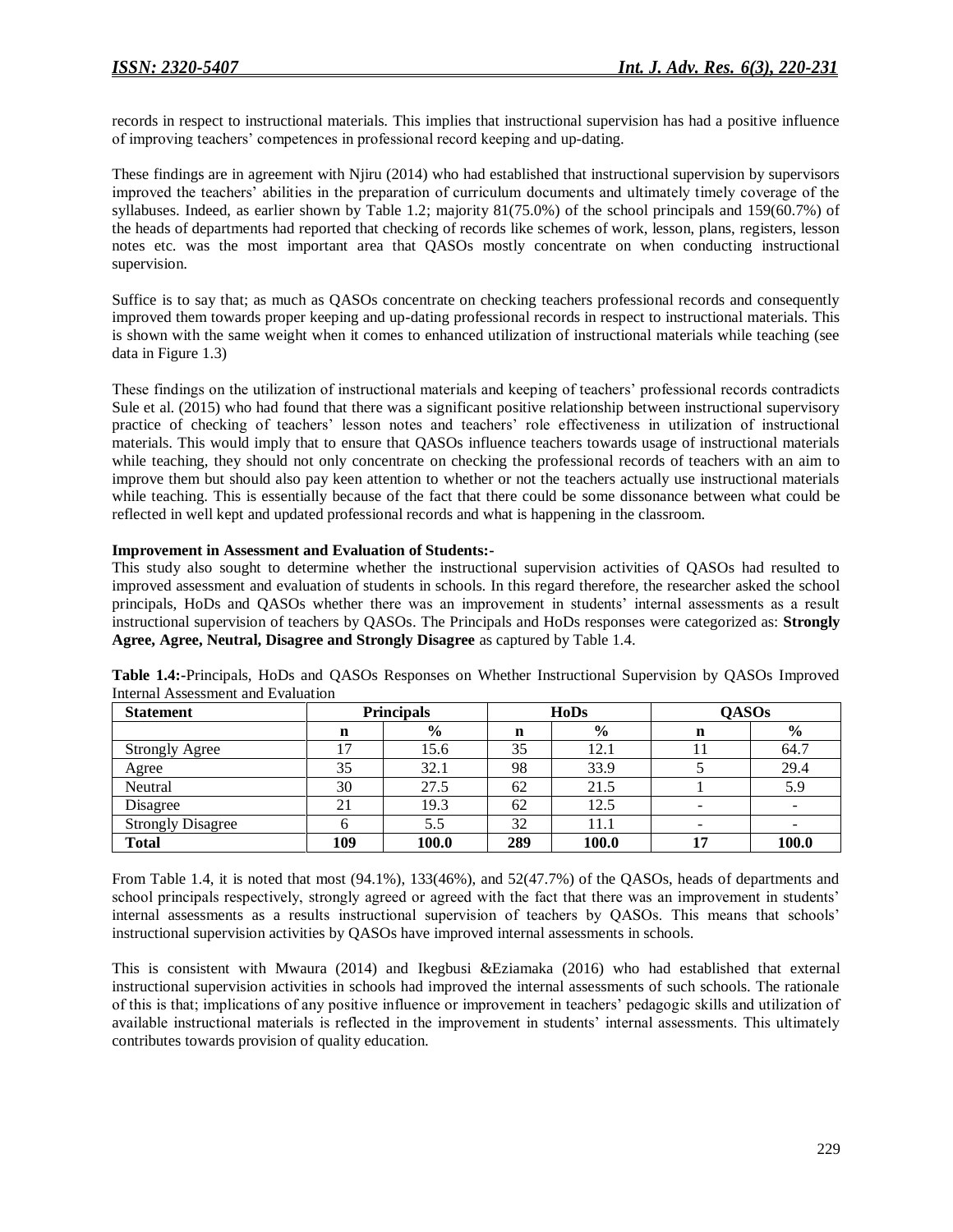## **Conclusions and Recommendations:-**

#### **Conclusions:-**

The influences of QASOs" instructional supervisory practices on the instructional competences of teachers were only found to be limited to improving teachers" competences in assessment and evaluation of students. Hardly had Quality Assurance and Standards Officers" instructional supervisory practices improved teachers" pedagogic skills, their ability in preparation and utilization teaching aids while teaching.

#### **Recommendations:-**

In respect to improvement and enhancement of teachers" pedagogical skills and utilization of instructional materials competences, this study recommends that all QASOs to be taken through capacity building training by MoEST in pedagogic and utilization of instructional materials competences so that when they go for instructional supervision in schools, they are able to cascade the same competences to teachers.

### **References:-**

- 1. Aaronson, D., L. Barrow, and W. Sander (2007) "Teachers and student achievement in the Chicago public high schools", *Journal of Labor Economics*, 25(1), 95–135.
- 2. Akinwumi, F. S. (2002): Mode of supervision and teacher productivity. *Nigerian Journal of Clinical and Counseling Psychology.*8(2) 219-228. Nigeria.
- 3. Baker, E. et al. (2010). *Problems with the use of student test scores to evaluate teachers*. Economic Policy Institute Briefing Paper. Retrieved from the [Economic Policy Institute Web site.](http://epi.3cdn.net/b9667271ee6c154195_t9m6iij8k.pdf) 23/10/2012
- 4. Ballantyne, R., & Packer, J. (2009). Introducing a fifth pedagogy: Experience-based strategies for facilitating learning in natural environments. *Environmental Education Research*, 15(2), 243-262)
- 5. Beeby, C.E. (2010). *The quality of education in developing countries*. Cambridge MA: Harvard University Press.
- 6. Card, K., Jr.(2006). *Secondary teachers' attitudes toward important and existing classroom observation practices that promote instructional leadership*. Unpublished doctoral dissertation, Dowling College.
- 7. Christenson, S. L., Sinclair, M.F., Lehr, C. A., & Godber, Y. (2001). Promoting successful school completion: Critical conceptual and methodological guidelines. *School Psychology Quarterly*, 16, 468-484.
- 8. Desimone, L. M., Smith, T. M., & Frisvold, D. E. (2009). Survey measures of classroom instruction: Compairing students and teachers reports. *Educational Policy OnlineFirst, dol:* 10.
- 9. Ehlers,U.D., (2009). *"Understanding Quality Culture" in Quality Assurance in Education*. 17. 343-363.
- 10. Elmore, R.F., & Associates (Eds.). (1990). *Restructuring schools: The next generation of educational reform*. San Francisco: Jossey-Bass.
- 11. Flora, K. O., (2014). Relationship between Instructional Supervisory Practices by Principals and Academic Performance in Public Secondary Schools in Nakuru Municipality, Kenya. *IOSR Journal Of Humanities And Social Science (IOSR-JHSS)* 19(11) Ver. III (Nov. 2014), PP 27-31 e-ISSN: 2279-0837, p-ISSN: 2279- 0845.www.iosrjournals.org
- 12. Ghanney, R.A., (2008). The Use of Instructional Materials in the Teaching and Learning of Environmental Studies in Primary Schools: A Case Study of Winneba. *International Journal of Educational Research* Vol. 4 (1) 2008: pp. 135-140
- 13. Ginsberg, A. (2003). Elementary teachers attitudes toward existing and desired classroom observation practices. Unpublished doctoral dissertation, Dowling College.
- 14. Hawes, H. and Stephens, D. (1990). *Questions of Quality: Primary education and development:* Harlow: Longman.
- 15. Ikegbusi, N., & Eziamaka C. (2016) The Impact of Supervision of Instruction on Teacher Effectiveness in Secondary Schools in Nigeria. International Journal of Advanced Research in Education & Technology (IJARET) Vol. 3, Issue 3 (July - Sept. 2016)
- 16. Kayaoglu,M.N. (2012). Dictating or facilitating: The supervisory process of language teachers. *Australian Journal of Teacher Education*, 37(10), 103-117. https://doi.org/10.1422/ajte.2012v37n10
- 17. Kristen, M. S. (2007). The European Education Quality Benchmark System: helping teachers to work with information to sustain change*. European Journal of education,* 42(3) 2007
- 18. Kutsyuruba, B. (2003). Instructional supervision: Perceptions of Canadian and Ukrainian beginning highschool eachers (Master"s thesis). Saskatoon: University of Saskatchewan. [online] http://library2.usask.ca/theses
- 19. Middleton, M. J., & Midgely, C. (2002). Beyond motivation: Middle school students" perceptions of press for